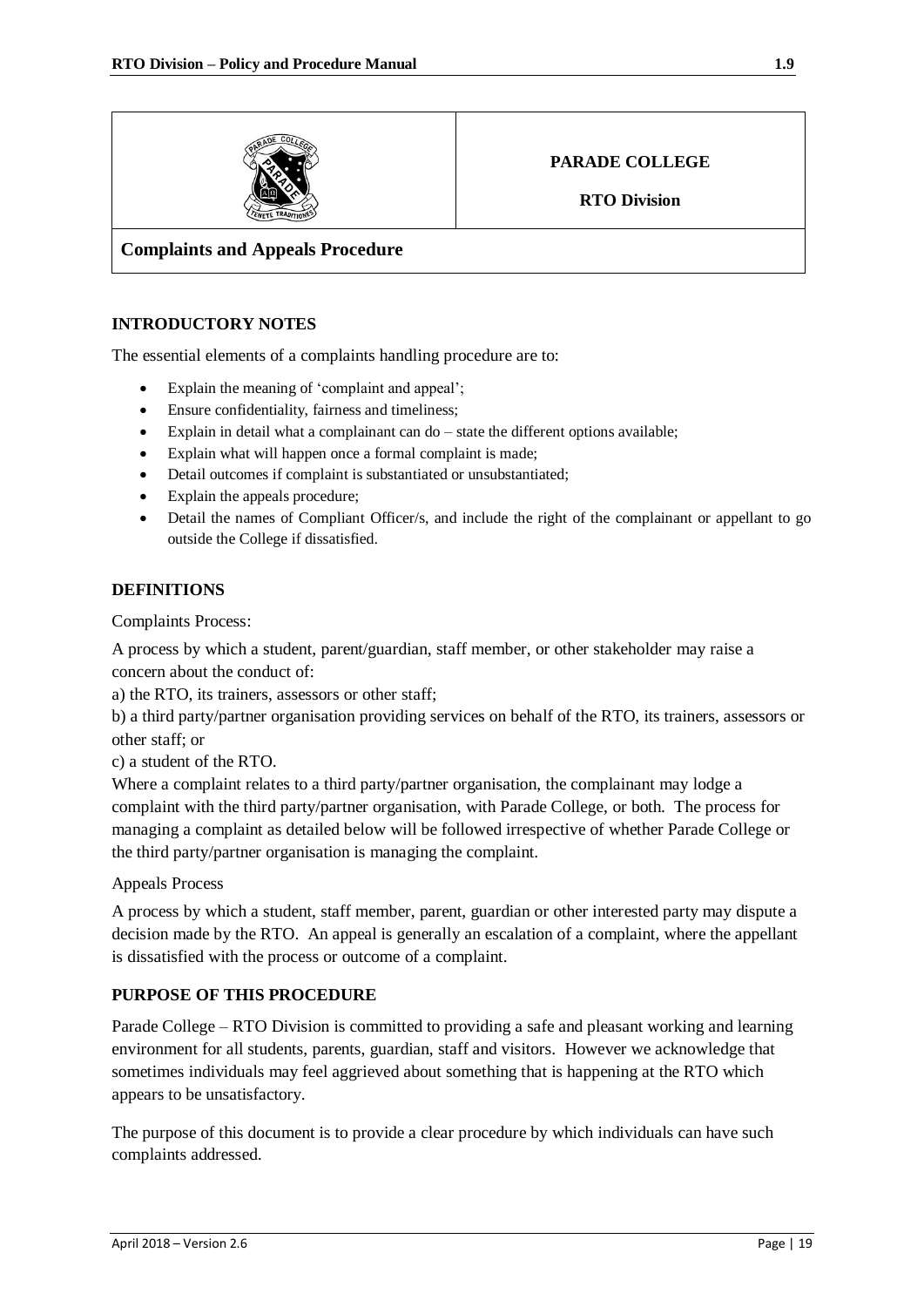If you feel that you are being harassed or discriminated against, or a product or service of the College's RTO Division or one of its partner organisations is unsatisfactory, this complaints handling procedure is available to you so that your concerns can be addressed.

# **KEY ELEMENTS OF THE COMPLAINTS HANDLING PROCEDURE**

**Impartiality**: If you make a complaint, it will be investigated in a fair and impartial manner. No judgements or assumptions will be made, and no action taken until the investigation is complete. If a complaint is made against you, your rights will be protected and you will be given an opportunity to tell your side of the story.

**Confidentiality**: You can feel secure that if you do make a complaint under this policy, details of the complaint will remain confidential. The only people who will have access to information about the complaint will be the person making the complaint and the person investigating.

**No Victimisation:** You can also rest assured that if you make a complaint you will not suffer in any way as a consequence. The College authorities will ensure that a person who makes a complaint is not victimised in any way.

**Timeliness**: Each complaint will be finalised within as short a period as possible. All complaints and appeals should be finalised within one month. If for any reason the management of a complaint or an appeal takes longer than 60 days, the complainant/appellant will be informed of the reasons for the delay and will be provided with regular updates on the progress of the matter.

# **WHAT TO DO IF YOU HAVE A COMPLAINT**

## **1. Approach the person involved.**

In many situations, the most appropriate thing to do in the first instance is to tell the person who is the cause of the complaint how you feel. If the complaint is about their behaviour, tell them that is offensive/hurtful/not acceptable. If it is about a product or service tell them the reason for your dissatisfaction. If it is about an assessment decision tell them the reasons for your dissatisfaction. Telling the person will give them an opportunity to stop what they are doing; improve the product or service; or review the assessment decision.

## **2. Go to a member of the Leadership Team**

If you don't feel that you can approach the person directly, then go and explain your concern to your Teacher, the Executive Officer RTO, or a Complaints Officer (the names of Complaints Officers are listed at the end of this procedure). These people have been trained to be the first point of contact for people with complaints. This person will advise you of your options and what will happen if you decide to make a formal complaint. Nothing will be done in relation to your complaint without your agreement.

## **3. What happens next?**

If you decide to proceed to a formal complaint, you will need to put your complaint in writing and submit this to the Executive Officer RTO or a Complaints Officer. Receipt of your written complaint will be acknowledged in writing, and your complaint will be investigated by the Executive Officer RTO or Complaints Officer.

The investigation process will generally include an interview with you. During this interview a number of things will be explained to you, such as what will happen if the complaint is found to be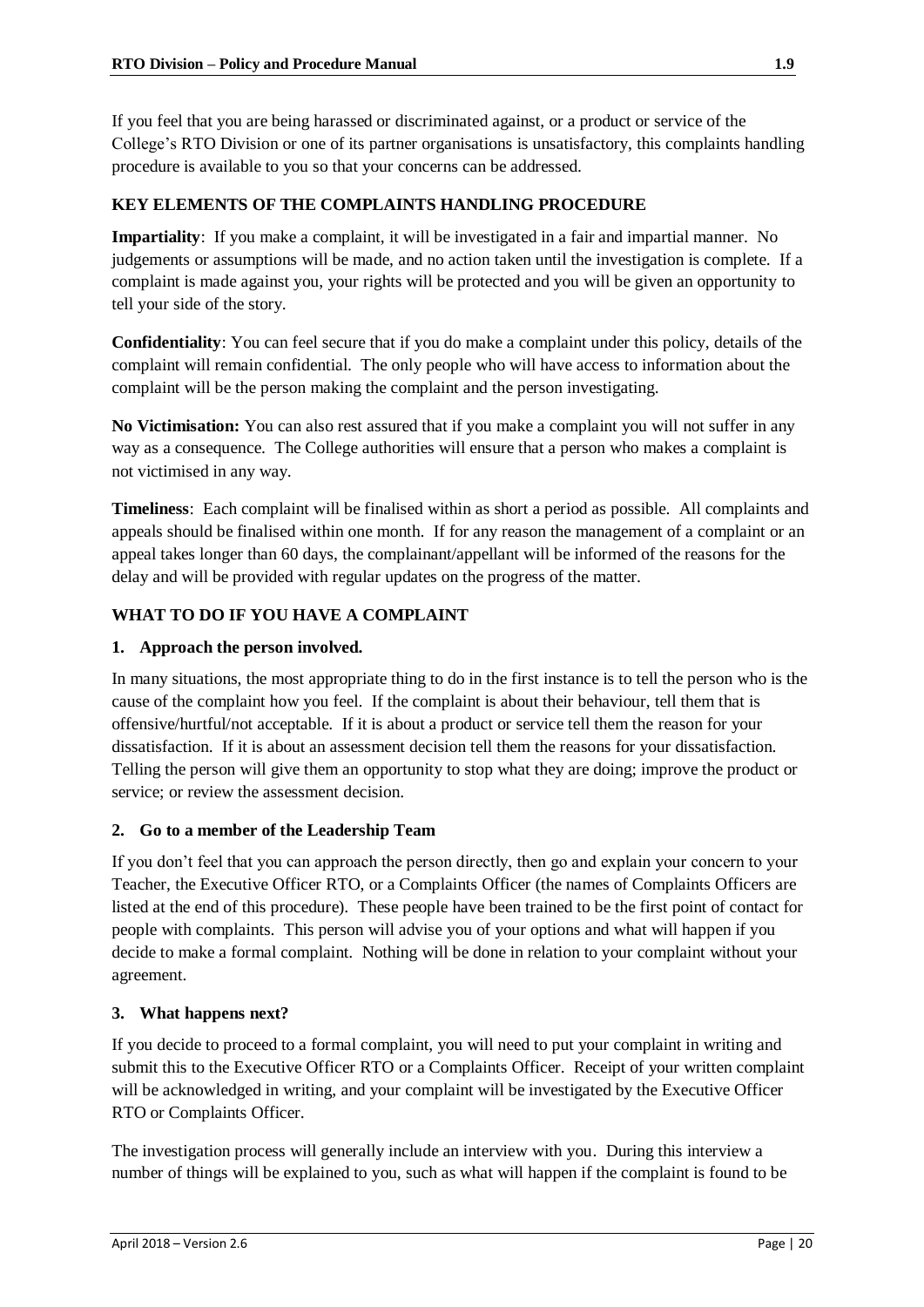supported by evidence or not found to be supported by evidence. During the interview you should provide details of the complaint and tell the Executive Officer RTO or Complaints Officer what action you would like to be taken, for example an apology from the person, a written warning etc.

The Executive Officer RTO or Complaints Officer will then talk to the person about whom the complaint is being made to hear their side of the story. Any witnesses will also be interviewed. These interviews will be conducted separately and impartially. The importance of confidentiality will be stressed to all parties and they will be warned of the consequences if there is a breach of confidentiality. Any relevant documentation will also be considered.

Based on the outcome of the investigation you will receive written correspondence from the Executive Officer RTO or Complaints Officer, within one month of lodging the written complaint, as to whether your complaint has or has not been substantiated. If the complaint is substantiated, strategies to resolve the complaint will be included. If the complaint is not substantiated, reasons for this decision will be included. You will also be told where you can go for assistance if you are not happy with the complaint process or outcome.

# **APPEALS**

If you believe the complaints process has not been followed or that the outcome is unacceptable to you, you may appeal in writing to the Principal, Parade College.

The Principal will consider the way in which the complaint was investigated and managed, and examine the outcome. If the Principal believes the complaint process was properly followed and that the outcome was appropriate, the Principal will take no further action. If the Principal believes the complaint process was not properly followed, or that the outcome was inappropriate, the Principal will organise for the complaint to be reviewed. In this instance the appeal will be dealt with by someone other than the person who first managed the complaint.

Based on the outcomes of the review, you will receive written correspondence from the Principal, within one month of lodging the appeal, as to whether your appeal has or has not been substantiated. If the appeal is substantiated, strategies to resolve the matter will be included. If the appeal is not substantiated, reasons for this decision will be included. You will also be told where you can go for assistance if you are not happy with the appeal process or outcome.

## **APPEAL AGAINST ASSESSMENT RESULT**

Any student dissatisfied with the mark awarded or the outcome of an assessment task, or the final result for a unit/module because they feel the mark or result is unfair or incorrect, may submit a request to the Executive Officer RTO for review.

In the first instance, such review will be undertaken by the original assessor. If the student remains dissatisfied with the outcome then he/she may lodge a formal appeal. The appeal must be in writing, explaining reasons for the appeal and submitted to the Exceptive Officer RTO within 10 working days of the student being notified of the review outcome. Where reasonable grounds for appeal exist, the Executive Officer RTO will arrange for an external review to be undertaken. Any costs associated with the external review will be borne by Parade College.